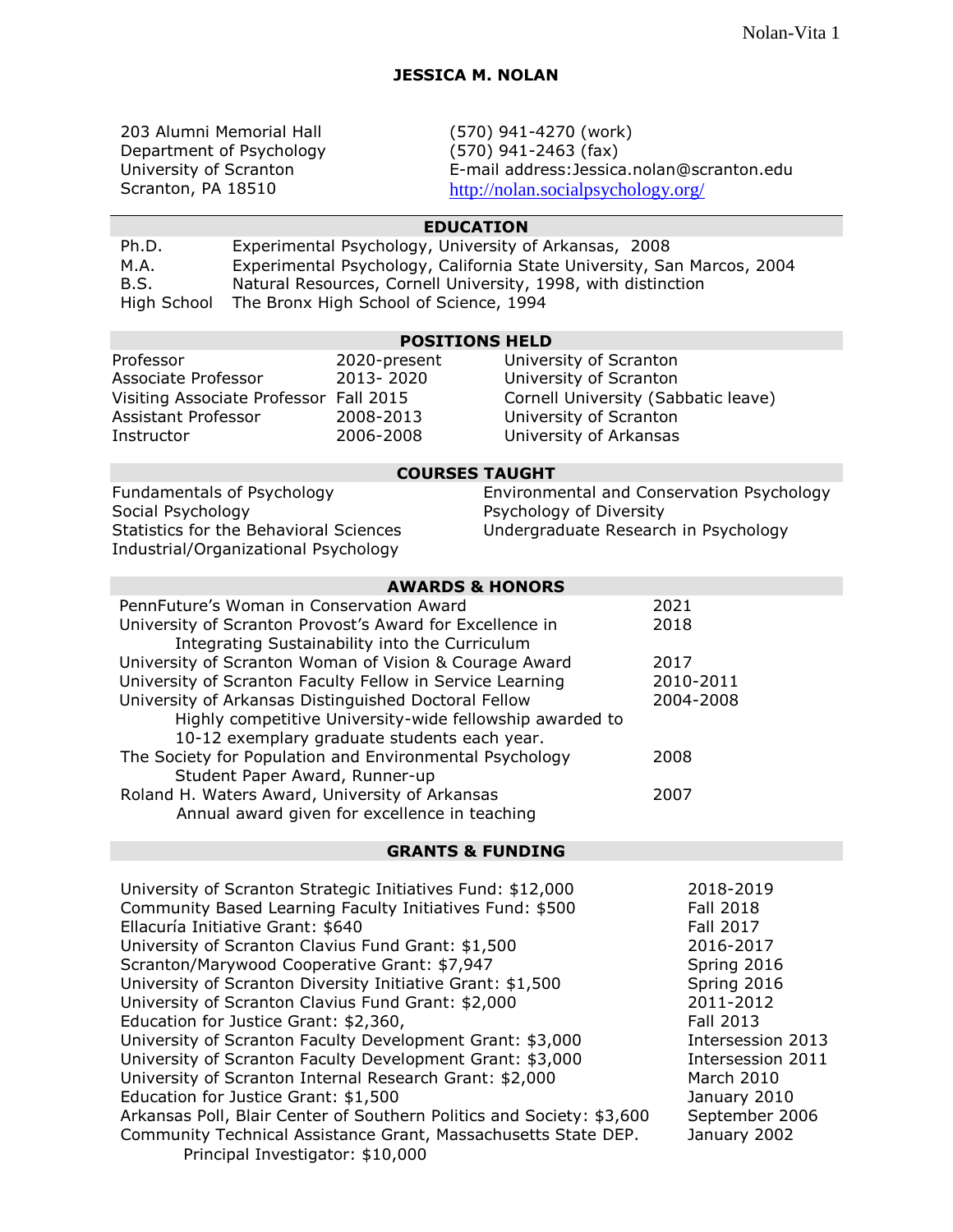## **PEER-REVIEWED PUBLICATIONS**

\*denotes an undergraduate student co-author

- **Nolan, J. M.,** (2021). Social norm interventions as a tool for pro-climate change. *Current Opinion in Psychology: Special Issue on Psychology of Climate Change, 42,* 120-125.
- **Nolan, J. M.,** & Tobia, S.\* (2019). Public support for global warming policies: Solution framing matters. *Climatic Change, 1-17.* https://doi.org/10.1007/s10584-019- 02438-1
- **Nolan, J. M.,** Hanley, B. G.\*, DiVietri, T. P.\* & Harvey, N.\* (2018) She who teaches learns: Performance benefits of a jigsaw activity in a college classroom. *Scholarship of Teaching and Learning in Psychology*, *4*(2), 93.
- Schultz, P.W., **Nolan, J. M.,** Cialdini, R., Goldstein, N., & Griskevicius, V. (2018). The Constructive, Destructive, and Reconstructive Power of Social Norms—Reprise. *Perspectives on Psychological Science, 13*(2), 249-254
- **Nolan, J. M.** (2017). Environmental Policies Can Buttress Conservation Norms. *Society & Natural Resources,* 30(2), 228-244.
- **Nolan, J. M.** (2014). Using Jackson's Return Potential Model to explore the normativeness of recycling. *Environment & Behavior, 47*(8), 835-855*.* DOI: 10.1177/0013916514523778
- **Nolan, J. M.** (2013). Creating a Culture of Conservation: Willingness to Confront Environmental Transgressors. *Ecopsychology 5*(1), 3-8.
- Bruni, C. M., Chance, R. C., Schultz, P. W., & **Nolan, J. M.** (2012). Natural Connections: Bees Sting and Snakes Bite, but They are Still Nature. *Environment and Behavior*, 44, 200-218.
- **Nolan, J. M.,** Kenefick, J.\*, & Schultz, P. W. (2011). Normative Messages Promoting Energy Conservation will be Underestimated by Experts...Unless you Show them the Data. *Social Influence, 6,* 169-180*.*
- **Nolan, J. M.** (2011). The cognitive ripple of social norms communications. *Group Processes and Intergroup Relations: Special Issue on Social Influence in Action, 14,* 689-702.
- **Nolan, J. M.** (2010). An Inconvenient Truth increases knowledge, concern, and willingness to reduce greenhouse gases. *Environment and Behavior*. *42*, 643-658.
- **Nolan, J. M**., Schultz, P. W. & Knowles, E. S. (2009). Using public service announcements to change behavior: No more money and oil down the drain. *Journal of Applied Social Psychology, 39,* 1035-1056*.*
- **Nolan, J. M.,** Schultz, P. W., Cialdini, R. B., Goldstein, N. J., & Griskevicius, V. (2008). Normative social influence is underdetected. *Personality and Social Psychology Bulletin, 34,* 913-923.
- Schultz, P. W., **Nolan, J. M.,** Cialdini, R. B., Goldstein, N. J., & Griskevicius, V. (2007). The constructive, destructive, and reconstructive power of social norms. *Psychological Science, 18,* 429-433.
- Knowles, E. S., **Nolan, J. M.,** & Riner, D. D (2006). Resistance to persuasion. In R. Baumeister & K. Vohs (Eds.), *Encyclopedia of Social Psychology*. Thousand Oaks, CA: Sage.
- Schultz, P. W. & **Nolan, J. M.** (2004). Book review: Three books on the psychology of environmental problems. *Analysis of Social Issues and Public Policy, 4,* 261-264.

## **INVITED BOOK CHAPTERS**

- **Nolan, J.M.** & Whalen, K. (2021) Social norms and persuasion. *Cambridge Handbook of Compliance*. Cambridge University Press.
- **Nolan, J. M.,** Schultz, P. W., Cialdini, R. B., & Goldstein, N. J. (2021). The Social Norms Approach: A Wise Intervention for Solving Social and Environmental Problems. In G. Walton and A. Crum (Eds.) *Handbook of Wise Interventions*. Guilford.
- **Nolan, J. M.** (2017). Social Norms and their Enforcement. In S. Harkins and K. Williams (Eds.) *Oxford Handbook of Social Influence*. Oxford University Press.
- **Nolan, J. M.** & Schultz, P. W. (2015). Prosocial Behavior and Environmental Action. In D. A. Schroeder and W. Graziano (Eds.) *Oxford Handbook of Prosocial Behavior*. Oxford University Press.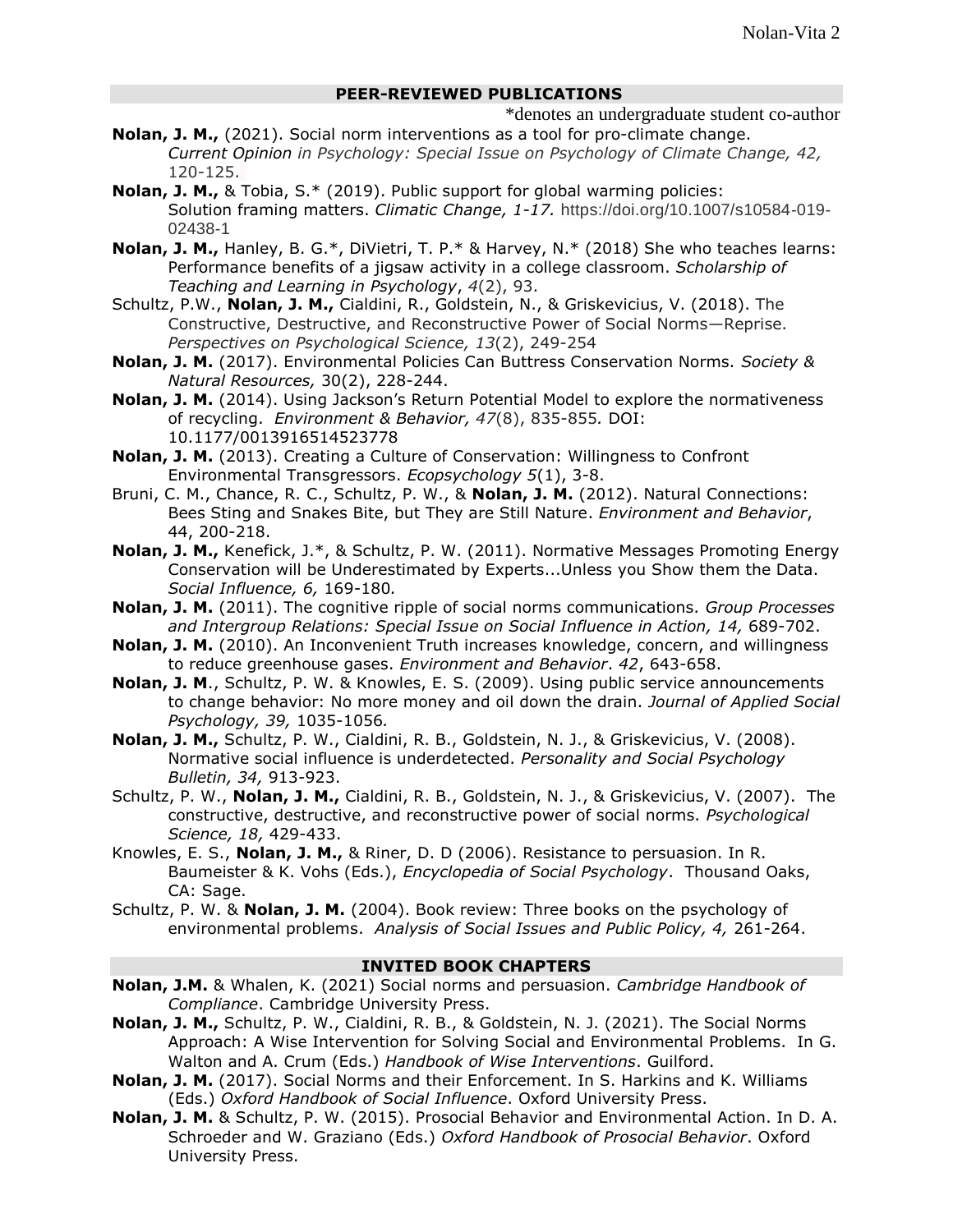## **MANUSCRIPTS IN PREPARATION/ UNDER REVIEW**

- **Nolan, J.M.,** Bennett, C., Shah, K., DiSanto, N.\* & Bock, C.\* (under review). *The Self-Verification of Prejudice*.
- House, E.\* **Nolan, J. M.,** Fabian, M.\* & Royer, A. M. (under review). *Evaluating the Impact of the Film "Food Evolution" on Attitudes Towards Genetically Modified Food Crops*.
- **Nolan, J. M.** & Hudzinski, K.\* & Bock, C.\*(additional data being collected). *A Community Based Social Marketing Approach to Promoting Proper Tire Maintenance.*
- **Nolan, J. M.,** Crone, T., Handy, J.\*, Guenther, M.\*, & Bennett, C.\* (in preparation). *Documenting reactions to feedback on the race-IAT.*
- **Nolan, J. M.,** (data collected). *The Interpersonal Defense of the Environment scale (IDOTESv1)*.

### **INVITED TALKS**

- **Nolan, J. M.** (2021, March). Community Based Social Marketing Strategies to Prevent Plastic Pollution. *Invited address to the Friends of Heinz Refuge as part of the Preventing Plastic Pollution in J Heinz National Wildlife Refuge: A Symposium Series for Change.*
- **Nolan, J. M.** (2021, November). Changing Behavior with Social Norms. *Theme: "Climate Change, Cancer, & Health: A Multilevel Examination of Sustainable Health Behavior Change. Paper Presented at the 2021 Annual Meeting of The Cognitive, Affective, and Social Processes in Health Research (CASPHR) Working Group (Virtual).*
- John, L., Lucas, Y., **Nolan, J. M.** & Richards-Palmiter, L. (2021, January) *Creating Awareness, Understanding, and Inclusion in Our Schools.* Presented to the Wallenpaupack Area School District via Zoom.
- **Nolan, J. M.** (2020, November) *The Psychology of Discrimination: A Trip to the Doctor.* Presented to the Scranton Neuroscience Society via Zoom.
- John, L. & **Nolan, J. M.** (2020, October). *Understanding White Privilege and Allyship.* Presented as part of the "Talking About Racism: A Community Conversation" series offered by The Greater Scranton MLK Commission via Zoom.
- **Nolan, J.M.** (2020, January). *Implicit Bias and the Legal Field*. Invited address to the Lackawanna County Bar Association. Scranton, PA.
- **Nolan, J. M., Kemp, G., & Kemp, J.** (2019, April) *Swimming in Racist Waters: Race, Theology, and Psychology*. Invited address at the University of Scranton's Schemel Forum on Color.
- **Nolan, J.M.** (2018, September). *Using Alpha and Omega Persuasion Strategies to Protect the Environment.* Department of Natural Resources Seminar Series, Cornell University.
- **Nolan, J.M.** (2018, April). *The Alpha and Omega of Promoting Pro-Environmental Behavior.* Midwestern Psychological Association, Chicago, IL.
- **Nolan, J.M.** (2018, March). *The Alpha and Omega of Persuasion for Conservation.*  University of Massachusetts, Amherst, MA.
- **Nolan, J.M.** (2017, January). *Utilizing the Keep American Beautiful Behavior Change System: Producing Lasting results.* Panelist. Keep America Beautiful's 2017 National Conference. Washington, D.C.
- **Nolan, J. M.** (2014, June). *Integrating Behavior Strategies into NYSERDA Programs*, Panelist. Applying Behavioral Strategies to Energy Decisions and Behaviors Workshop co-organized by the New York State Energy Research and Development Authority and the American Academy of Arts and Sciences. White Plains, NY.
- **Nolan, J. M**. (2014, January). *Using Jackson' Return Potential Model to Explore the Normativeness of Recycling*. Society for Personality and Social Psychology Sustainability Psychology Pre-conference. Austin, TX. [please note that due to inclement weather I was unable to deliver this talk in person]
- **Nolan, J. M.** (2013, January). *Taking Account of Normative Influences on Individual Decision Making.* 92nd Annual Meeting of the National Transportation Research Board. Washington, D.C.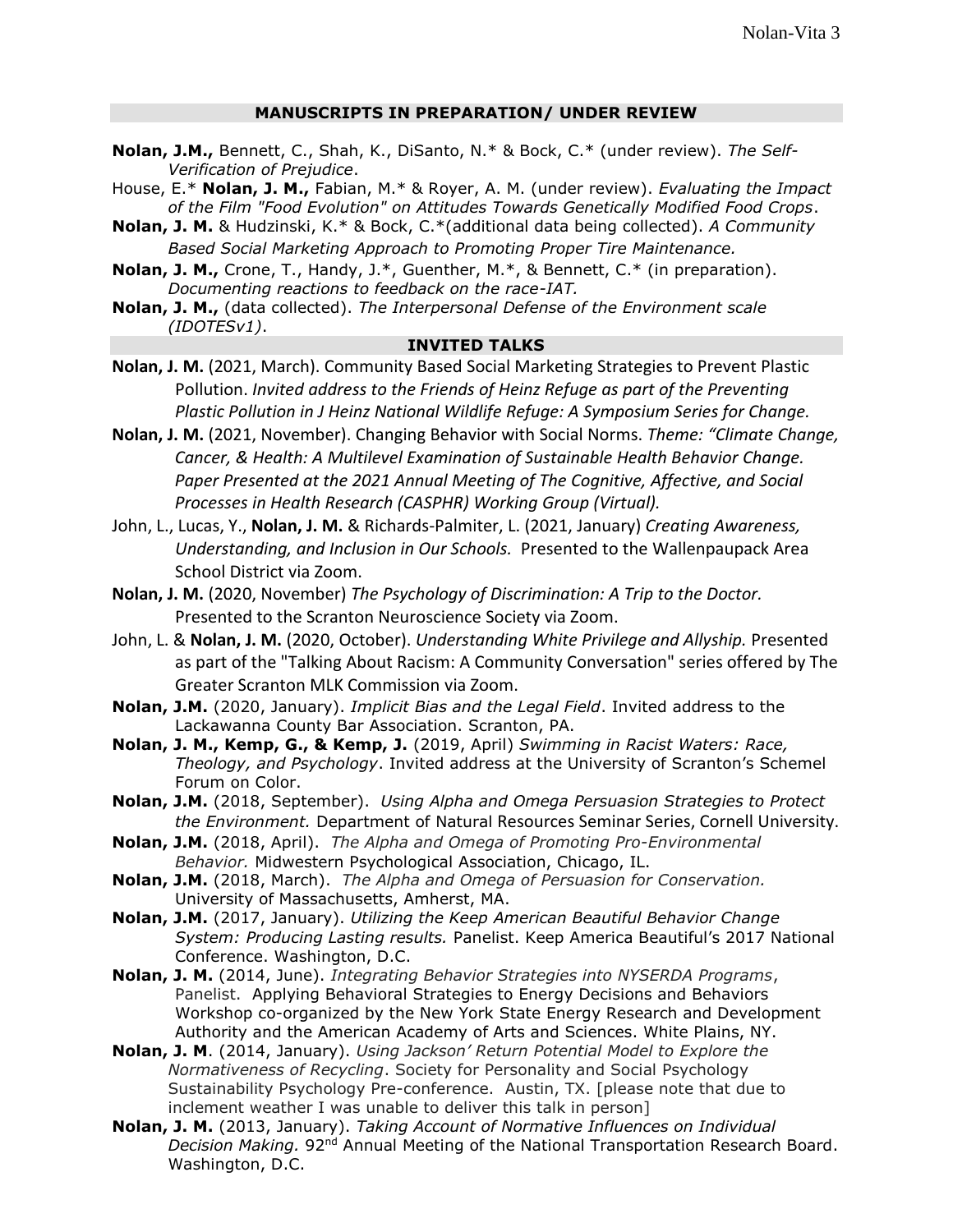- **Nolan, J. M.** (2010, September). *Using Psychology to Create a Culture of Conservation*. Pennsylvania Renewable Energy and Sustainability Festival Sponsored by the Mid-Atlantic Renewable Energy Association. Kempton, PA.
- **Nolan, J. M.** (2010, April). *Global Warming from a Social Dilemma Perspective: Social Uncertainty, Social Norms, and Energy Conservation*. Northeastern Pennsylvania Global Warming Conference Sponsored by PennFutures. Scranton, PA.
- **Nolan, J. M.** (2009, November). *Simple, Subtle, and (Surprisingly) Effective Ways to Promote Environmental Protection.* York College. York, PA.
- **Nolan, J. M.** (2009, August). *Understanding and Overcoming Psychological Resistance to Promote Environmental Behaviors.* Media Strategies for Sustainability Sponsored by The U.S. Partnership for Education for Sustainable Development.

#### **CONFERENCE PRESENTATIONS**

- Diaz, K., **Nolan, J.M.** (2022). Crisis at the Southern Border. *Poster presented at the 2022 Meeting of the Eastern Psychology Association.* New York, New York.
- **Nolan, J. M.,** Basalyga, O., Bock C., Hacker, C., Grettano, T. & Schumacher Cohen, J. (2021, March) Reflective Structured Dialogue Reduces Political Prejudice. *Poster presentated at the 2021 Convention of the Eastern Psychological Association.*
- **Nolan, J. M.,** Bock, C., Basalyga, O., DiSanto, N., & Hacker, C. (2020, March) Content Analysis of 1,000+ Proenvironmental Behavior (PEB) Articles. *2020 Convention of the Eastern Psychological Association.* [Poster presented virtually due to COVID19]
- Bock, C. & **Nolan, J. M.** (2020, March). Tire Pressure Field Experiment Testing the Effectiveness of Acknowledgment of Resistance. *2020 Convention of the Eastern Psychological Association.* [Poster presented virtually due to COVID19]
- **Nolan, J.M.** (2020). Climate Change: Framing Policy Solutions to Maximize Public Support. *Paper presented at the University of Scranton Brain & Behavior Conference*. Scranton, PA.
- Grettano, T. & **Nolan, J. M.** (2019, June). Communicating Across Difference. *Workshop presented at the 6th biennial conference of the Jesuit Universities Humanitarian Action Network.* Scranton, PA.
- Cohen, J. Grettano, T. & **Nolan, J. M.** (2019, May). Using Civic Dialogue as a Tool for Promoting Active Citizenship. *Workshop presented at the Northeast Chapter of the Pennsylvania Library Association Annual Meeting. Scranton, PA.*
- Cohen, J. Grettano, T. & **Nolan, J. M.** (2019, March). Bursting Our Political Bubbles in the Age of Political Polemics: An Interdisciplinary, Collaborative & Ignatian Approach. *Workshop presented at the 2019 meeting of Campus Compact Eastern Region. Providence, RI.*
- Diana, M.\* & **Nolan**, **J. M.** (2019, March) The Boundaries of Cognitive Spillover from Normative Anchors. *Poster presented at the 2019 Convention of the Eastern Psychological Association. New York, NY.*
- Montalbano, M.\*, Chapman, P.\* & **Nolan**, **J. M.** (2019, March). Motivating Support for Environmental Organizations by Combining Information about Descriptive Norms. *Poster presented at the 2019 Convention of the Eastern Psychological Association. New York, NY.*
- Garvey, D.\*, Lopez, M.\*, & **Nolan**, **J. M.** (2019, March). Predicting Race IAT Feedback Acceptance. *Poster presented at the 2019 Convention of the Eastern Psychological Association. New York, NY.*
- Clark, R.\*, **Nolan, J. M.,** Schumacher Cohen, J. Grettano, T & Olsen, C. (2019, March) Dialogue across Political Differences on a College Campus. *Poster presented at the 2019 Convention of the Eastern Psychological Association. New York, NY.*
- DiSanto, N.\*, Chapman, P.\*, Tolani, H.\*, Melara, J.\*, McGowan, R.\*, & **Nolan, J. M.** (2019, March). Self-Verification of Prejudice and Support for Donald Trump. *Poster presented at the 2019 Convention of the Eastern Psychological Association. New York, NY.*
- House, E., Fabian, M., & **Nolan, J.M.** (2019, March). Evaluating the Impact of the Film "Food Evolution" on Attitudes towards GMO's. *Poster presented at the 2019 Convention of the Eastern Psychological Association. New York, NY.*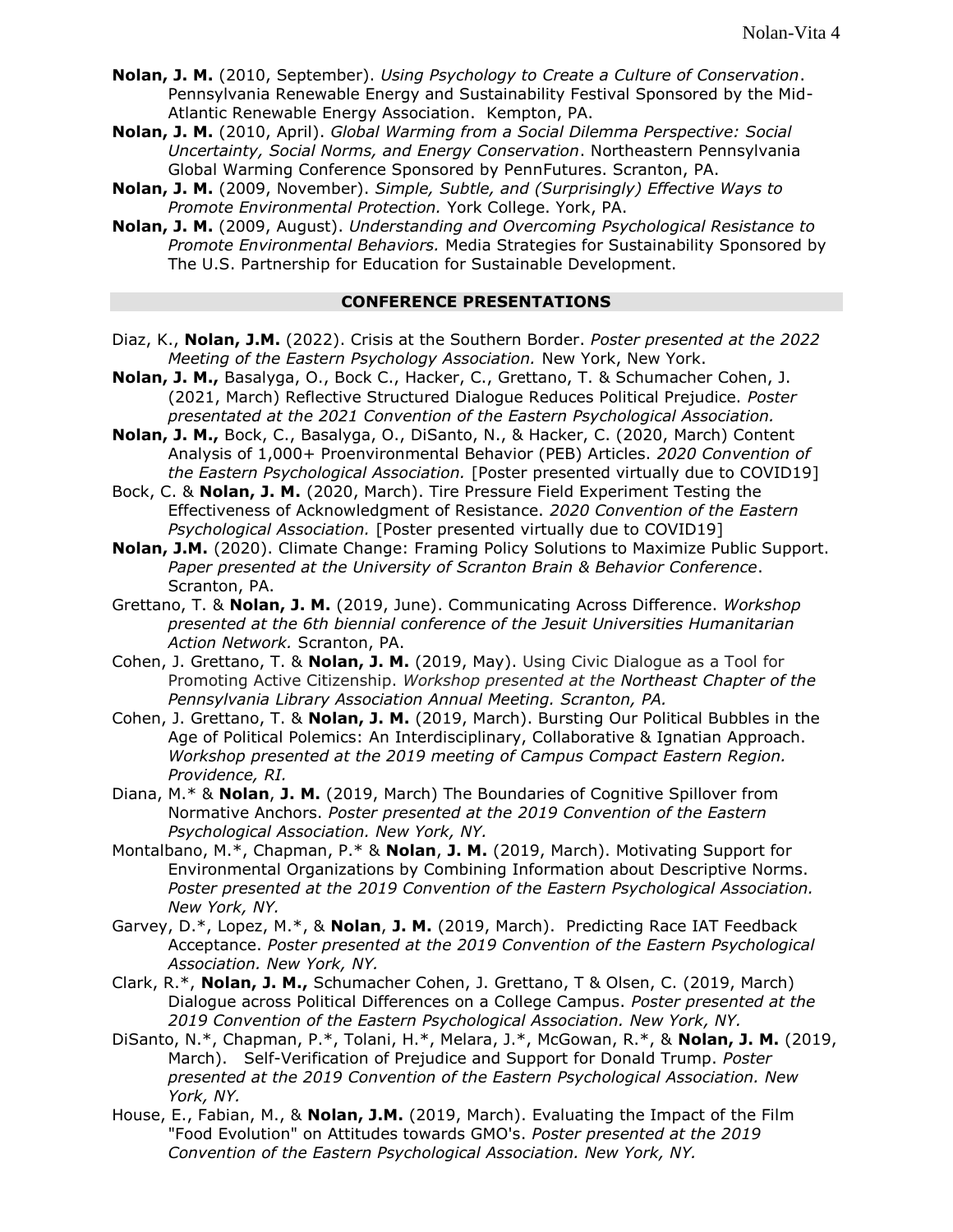- **Nolan, J. M.** & Crone, T. H. (2019, February). Reactions to the Race-IAT at a Minority-Serving Institution. *Poster presented at the 2019 Annual Convention of the Society for Personality and Social Psychology. Portland, OR.*
- **Nolan, J. M.** (2018, May). Public Support for Global Warming Policies: Solution Framing Matters. *Paper presented at the Psychology of Sustainable Consumption Conference. Philadelphia, PA.*
- **Nolan, J. M.** (2018, March). The Impact of Training Faculty to Talk about Race in the Classroom. Paper presented at the 2018 *Convention of the Eastern Psychological Association. Philadelphia, PA.*
- **Nolan, J. M.,** Fasano, R.\*, & Lopez, M.\* (2018, March). Time in Existence Increases Donations to a Local Environmental Group. Paper presented at the 2018 *Convention of the Eastern Psychological Association. Philadelphia, PA.*
- **Nolan, J. M.** (2017, June). Psychological Correlates of Willingness to Sanction. *Poster presented at the 17th International Conference on Social Dilemmas. Taormina, Italy.*
- Lopez, M. & **Nolan, J. M.** (2017, March). Participants More Accepting of Implicit Feedback on the Race-IAT that is Consistent with their Explicit Attitudes. *Poster presented at the 2017 Convention of the Eastern Psychological Association. Boston, MA.*
- **Nolan, J. M.,** Hanley, B. G., & DiVietri, T. P. (2016, March) She who teaches learns: Benefits of a jigsaw activity in a college classroom. *Poster presented at the 2016 Convention of the Eastern Psychological Association. New York, New York.*
- **Nolan, J. M.,** Tobia, S.\*, & Hu, Z.\* (2016, January). Further development of the Interpersonal Defense of the Environment Scale (IDOTES): Reliability and Correlates. *Poster presented at the 2016 Annual Convention of the Society for Personality and Social Psychology Sustainability Psychology Pre-conference. San Diego, CA.*
- **Nolan, J. M.,** Shah, K.\*, Milewski, A. \*, Naro, G.\*, & Althouse, C.\* (2016, January). The self-verification of sexism. *Poster presented at the 2016 Annual Convention of the Society for Personality and Social Psychology. San Diego, CA.*
- **Nolan, J. M.** & Truncale, N. (2015, July). Infusing sustainability across the curriculum. *Paper presented at the 2015 Energy Path Conference.* Scranton, PA.
- **Nolan, J. M.** (2015, February). Creating and Sustaining a Culture of Conservation. *Paper presented at the 2015 Annual Convention of the Society for Personality and Social Psychology Sustainability Psychology Pre-conference. Long Beach, CA.*
- Triano, M. Andrews, D., & **Nolan, J. M.** (2014, March). Knowledge is power: Longevity information encourages recycling behavior. *Poster presented at the 2014 Convention of the Eastern Psychological Association.* Boston, MA.
- Triano, M. \*, **Nolan, J. M.** (2014). Longevity Effect and Recycling Behavior. *Poster accepted for presentation at the 2013 Annual Convention of the Society for Personality and Social Psychology.* Austin, TX.
- Hudzinski, K. M.\* & **Nolan, J. M.** (2012, March). Social influence and fleeting attraction: Generating compliance through conversational pausing. *Poster presented at the 2012 Convention of the Eastern Psychological Association.* Pittsburgh, PA.
- Naro, G.\*, Hudzinski, K. M.\*, Tobia, S.\*, Hession, J.\*, & **Nolan, J. M.** (2012, March). Testing the polarization hypothesis of decision-framing. *Poster presented at the 2012 Convention of the Eastern Psychological Association.* Pittsburgh, PA.
- Shah, K.\*, Relvas, V.\*, Milewski, A.\*, Althouse, C.L.\*, Bianco, N.\*, & **Nolan, J. M.** (2012, March). Documenting reactions to the IAT: Part II. *Poster presented at the 2012 Convention of the Eastern Psychological Association.* Pittsburgh, PA.
- Tobia, S. E.\*, Hudzinski, K. M.\*, Naro, G.\*, Relvas, V.\*, Shah, K.\*, Milewski, A.\*, Althouse, A.\*, & **Nolan, J. M.** (2012, March). Interpersonal Defense of the Environment Scale (IDOTES). *Poster presented at the 2012 Convention of the Eastern Psychological Association.* Pittsburgh, PA.
- Bennett, C.\*, **Nolan, J. M.,** Bianco, N.\*, Shah, K.\* (2012, January). Self-Verification Theory in Explicit Prejudice: A Personality Feedback Study. *Poster presented at the 2012 Annual Convention of the Society for Personality and Social Psychology. San Diego, CA.*
- **Nolan, J.M.,** Hudzinski, K. M.\*, Robinson, K. E.\*, Hession, J.\*, Tobia, S.\*, & Naro, G.\* (2011, October). The effects of alpha and omega strategies in promoting proper tire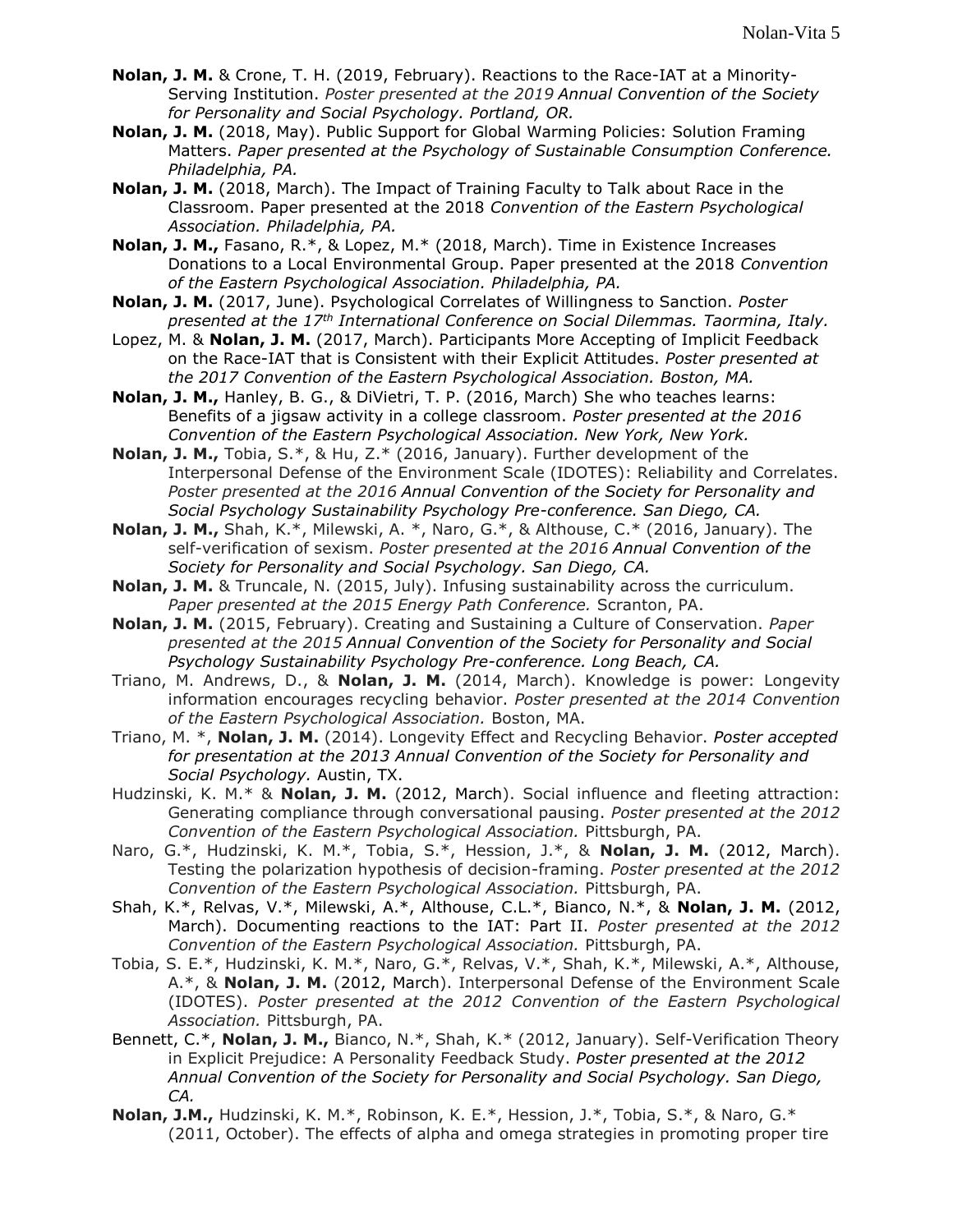maintenance. *Paper presented at the 2011 Annual Meeting of the Society for Experimental Social Psychology*. Washington, D.C.

- **Nolan, J.M**. (2011, July). Social Norms for Environmental Protection: What's the Law got to do with it? *Paper presented at the 14th International Conference on Social Dilemmas. Amsterdam, The Netherlands.*
- Tobia, S.\*, **Nolan, J. M.,** Hudzinski, K. M.\*, Hession, J.\*, Naro, G.\*, & Robinson, K. E.\* (2011, March). Gain Frames Increase Support for Global Warming Related Policies. *Poster presented at the 2011 Convention of the Eastern Psychological Association.* Cambridge, MA.
- **Nolan, J. M.,** Robinson, K. E.\*, Hudzinski, K. M.\*, Tobia, S.\*, Hession, J.\*, & Naro, G.\* (2011, March). Exposure to Empirical Research on Normative Social Influence Increases Experts' Confidence. *Poster presented at the 2011 Convention of the Eastern Psychological Association.*Cambridge, MA.
- Hession, J.\*, Naro, G.\*, Robinson, K. E.\*, **Nolan, J. M.,** Hudzinski, K. M.\*, & Tobia, S.\*(2011, March). Formal Sanctioning Increases Cooperation in a Scenario Study. *Poster presented at the 2011 Convention of the Eastern Psychological Association.* Cambridge, MA.
- Bruni, C. M., **Nolan, J. M.,** Copeland, K. & Schultz, P. W. (2011) Weather, Like it or not?: Implications for connectedness with nature. *Poster presented at the Western Psychological Association meeting.* Los Angeles, CA.
- Meagher, S. & **Nolan, J. M.** (2010, October). Refining and Assessing Workshops for Infusing Sustainability across the Curriculum. Paper presented at the *Association for the Advancement of Sustainability in Higher Education Conference.* Denver, CO.
- Bennett, C.\*, Handy, J.\*, Guenther M.\*, **Nolan, J. M.** (2011, January). Indifference to race-IAT feedback among implicit racists. *Poster presented at the 2011 Annual Convention of the Society for Personality and Social Psychology.* San Antonio, TX.
- Guenther M.\*, Handy, J.\* & **Nolan, J. M.** (2010, May). Surprising Reactions to the Race IAT. *Poster presented at the 22nd Annual Convention of the Association for Psychological Science.* Boston, MA.
- DiColli, A.\*, Hudzinski, K.\*, Davis, A.\* & **Nolan, J. M.** (2010, May). Global Warming Message Framing Does Not Impact Willingness to Take Action Among a Sample of College Students. *Poster presented at the 22nd Annual Convention of the Association for Psychological Science.* Boston, MA.
- Kenefick, J.\*, Sminkey, M.\* Hynds, S.\* & **Nolan, J. M.** (2010, March). *Energy Experts Fail to Recognize the Power of Normative Messages*. Poster presented at the 2010 Annual Convention of the Eastern Psychological Association, Brooklyn, NY.
- **Nolan, J. M.** (2009, October). Formal Sanctioning Systems Buttress "The Moral Sentiments" and Social Sanctioning. *Paper presented at the 2009 Annual Meeting of the Society for Experimental Social Psychology*. Portland, ME.
- Hynds, S.\*, Sminkey, M.\*, Kenefick, J.\*, & **Nolan, J. M.** (2009, May). Why did the driver let the undergrad cross the street? Salient laws may undermine trust and informal social control for pro-social behaviors. *Poster presented at the 2009 Annual Convention of the Association for Psychological Science.* San Francisco, CA.
- **Nolan, J. M.** (2008, August). Creating a culture of conservation: Willingness to sanction. *Paper presented at the 2008 Annual Convention of the American Psychological Association.* Boston, MA.
- **Nolan, J. M.** & Youmans, J.\* (2008, July). Global warming and biodiversity: Evaluating an Inconvenient Truth. *Poster presented at the 2008 Annual Convention of the Society for Conservation Biology.* Chattanooga, TN.
- **Nolan, J. M.** (2008, May). Since you put it that way: Global warming and message framing. *Poster presented at the 2008 Annual Convention of the Association for Psychological Science.* Chicago, IL.
- **Nolan, J. M.** (2007, July). Indifference to partial defection in a real world dilemma. *Poster presented at the 12th International Conference on Social Dilemmas.* Seattle, WA.
- **Nolan, J. M.,** Knowles, E. S., & Schultz, P. W. (2007, January). Extending the disruptthen-reframe technique to mass media applications. *Poster presented at the 2007 Annual Convention of the Society for Personality and Social Psychology.*Memphis, TN.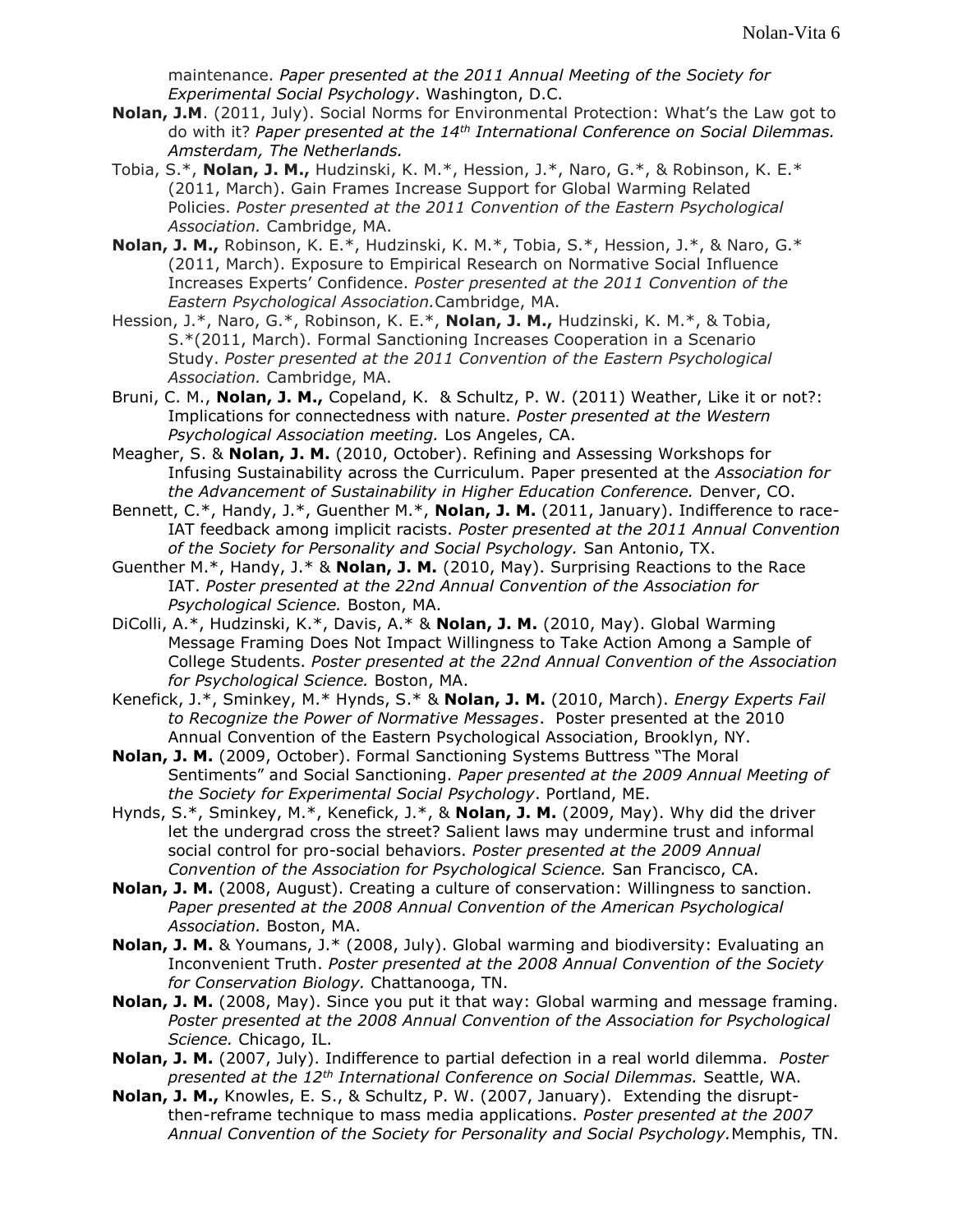- **Nolan J. M.** (2006, June). But, everybody's doing it! Using social norms to promote conservation. *Paper presented at the 2006 Annual Convention of the Society for Conservation Biology.* San Jose, CA.
- **Nolan, J. M.,** Knowles, E. S., Steinberg, L. & Riner, D. D (2006, May). Judgments of self use trait terms differently than judgments of others. *Poster presented at the 2006 Annual Convention of the Association for Psychological Science.* New York, NY.
- **Nolan, J. M.,** Knowles, E. S., Steinberg, L. (2006, January). Assertion-negation differences in common self-report measures. *Poster presented at the 2006 Annual Convention of the Society for Personality and Social Psychology.* Palm Springs, CA.
- **Nolan, J. M.,** Schroeder, D. A., Cromer, C.\*, Carmen, A.\*, & Titus, M.\* (2006, January). Procedural justice as social glue. *Poster presented at the 2006 Annual Convention of the Society for Personality and Social Psychology.* Palm Springs, CA.
- **Nolan, J. M.,** Cromer, C.\*, Chokbengboun, S.\*, Cooper, P.\*, Schroeder, D. (2005, May). The ripple effects of descriptive normative information. *Poster Presented at the 2005 Annual Convention of the American Psychological Society.* Los Angeles, CA.
- **Nolan, J. M.,** Schultz, P. W., Contreras, D.\*, Nazareno, L. A.\*, & Enyeart, H.\* (2005, May). The smiling face of approval: Injunctive norms buffer conformity to a low descriptive norm. *Poster presented at the 2005 Annual Convention of the American Psychological Society.* Los Angeles, CA.
- **Nolan, J. M.,** Contreras, D.\*, Nazareno, L. A.\*, & P. W. Schultz. (2004, April). When descriptive and injunctive norms conflict: Evaluation of a public service announcement (PSA).*Poster presented at the 2004 Annual Convention of the Western Psychological Association.* Phoenix, AZ.
- Tabanico, J., **Nolan, J. M.,** Shabo, J. G.\*, Tilos, R.\*, Williams, C. M.\*, & Schultz, P. W. (2004, April). A trip to the zoo: Changing implicit (but not explicit) environmental associations. *Poster presented at the Annual Convention of the Western Psychological Association.* Phoenix, AZ.
- **Nolan, J. M.** & Schultz, P. W. (2004, April). Home Energy Conservation as a social Dilemma. *Poster presented at the Annual Convention of the Western Psychological Association.* Phoenix, AZ.
- **Nolan, J. M.** & Schultz, P. W. (2004, January) Using descriptive normative information to promote home energy conservation. *Poster presented at the annual conference of the Society for Personality and Social Psychology,* Austin, TX.

| <b>PROFESSIONAL AFFILIATIONS</b> |
|----------------------------------|
|----------------------------------|

| Society for the Psychological Study of Social Issues           | 2002-present |
|----------------------------------------------------------------|--------------|
|                                                                |              |
| Society for Personality and Social Psychology                  | 2003-present |
| Association for Psychological Science                          | 2005-present |
| Society for the Teaching of Psychology                         | 2009-present |
| Eastern Psychological Association                              | 2010-present |
| Society for Conservation Biology, Social Science Working Group | 2006-2010    |
| American Psychological Association                             | 2008,2010    |

#### **AD HOC REVIEWING**

| Psychological Science                      | Environment & Behavior (Fmr Editorial Board)      |
|--------------------------------------------|---------------------------------------------------|
| Perspectives on Psychological Science      | Journal of Environmental Psychology (Editorial    |
| Review of General Psychology               | Board)                                            |
| Personality and Social Psychology Bulletin | Journal of Environmental Management               |
| Journal of Applied Social Psychology       | Human Ecology Review                              |
| Group Processes and Intergroup Relations   | Organization & Environment                        |
| Social Influence                           | American Journal of Community Psychology          |
| Theory & Psychology                        | <b>Energy Efficiency</b>                          |
| Group Dynamics                             | <b>Marketing Letters</b>                          |
| PLOSOne                                    | International Journal of Sustainability in Higher |
| <b>Economic Inquiry</b>                    | Education                                         |
| Journal of Economic Psychology             | <b>Conservation Letters</b>                       |
| Journal of Experimental Social Psychology  | <b>Environmental Communication</b>                |
|                                            | <b>Behavioural Public Policy</b>                  |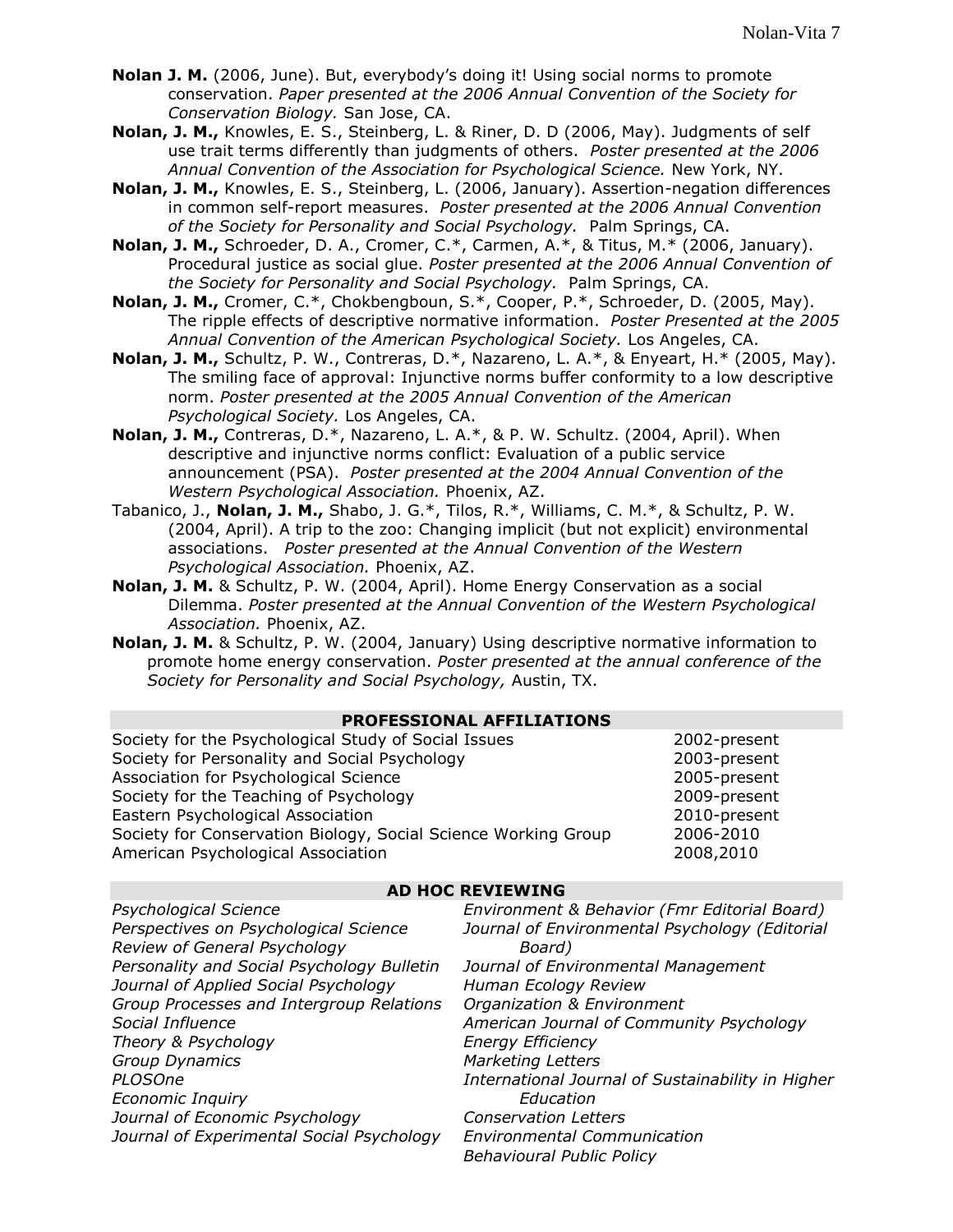## **SERVICE**

| Departmental & University                                           |                  |
|---------------------------------------------------------------------|------------------|
| Council for Diversity and Inclusion                                 | 2019-present     |
| CAS Dean Search Committee, At Large Representative                  | 2019             |
| Faculty Senate, Senator                                             | 2018-present     |
| Environmental Studies Concentration, Director                       | 2013-present     |
| Education for Justice Committee/ Ellacuría Initiative, Member       | 2009-present     |
| Psychology Department Review Board Committee                        | 2008-present     |
| Board on Rank and Tenure                                            | 2017-2018        |
| <b>Graduate Teaching Award Committee</b>                            | 2017-present     |
| Earth Week Committee, Member                                        | 2009-2011, 2014  |
| FAC Dining Facility Committee, Chair                                | 2013-2014        |
| FAC Dining Facility Committee, Member                               | 2011-2012        |
| ReSPECT, Member                                                     | 2008-present     |
| Faculty Development Board, Elected Representative                   | 2013-2015        |
| Honors Council, Member                                              | 2009-2012        |
| University of Arkansas IRB, Graduate Student Rep                    | 2005-2008        |
| Psychology Graduate Student Association, Vice President             | 2006             |
|                                                                     |                  |
| Professional                                                        |                  |
| Environment & Behavior, Editorial Board Member                      | 2015-2019        |
| Journal of Environmental Psychology, Editorial Board Member         | 2017-present     |
| Keep America Beautiful, Behavior Change Advisory Council Member     | 2016-2017        |
| NEPA Conservation Alliance, Member                                  | 2014-2017        |
| Sustainable Tompkins, Volunteer                                     | 2015             |
| <b>NEPA Conservation Alliance</b>                                   | 2012-2017        |
| Illinois River Watershed Partnership Project, Consultant            | 2006-2008        |
| Caring for Creation Conference, Program Evaluation Consultant       | 2008             |
| Community                                                           |                  |
| Scranton Green Drinks, Founder, Co-Facilitator                      | 2010-present     |
| Hill Neighborhood Association, Volunteer                            | 2013-present     |
| Howard Gardner Multiple Intelligences Charter School, Volunteer     | 2017-present     |
| Action Together Northeast PA, Lackawanna Executive Committee        | 2017-2019        |
| Abington Youth Soccer, Assistant Coach                              | <b>Fall 2016</b> |
| Elm Park Montessori School, Volunteer                               | 2016-2017        |
| Shalom Community Garden, Member                                     | 2009-2012        |
| SAGE Cooperative Market, Steering Committee Member                  | 2008-2010        |
| Omni Center for Peace, Justice, & Ecology, Sustainability Committee | 2004-2008        |
| <b>RESEARCH EXPERIENCE</b>                                          |                  |
| Research Assistantships                                             |                  |
| University of Arkansas                                              |                  |
| Resistance to Persuasion (Omega) Lab                                | Fall 2005/       |
| Laboratory of Dr. Eric S. Knowles                                   | Spring 2006      |
| Justice and Social Dilemmas Lab                                     | Fall 2004/       |
| Laboratory of Dr. David A. Schroeder                                | Spring 2005      |
| California State University, San Marcos                             |                  |
| Hewlett Foundation Energy Conservation Project                      | 2002-2004        |
| Laboratory of Dr. P. Wesley Schultz                                 |                  |
| Research Aide                                                       |                  |
| <b>Cornell University</b>                                           | 1997-1998        |

Human Dimensions Research Unit Supervisor- Dr. Barbara A. Knuth

**OTHER PROFESSIONAL EXPERIENCE**